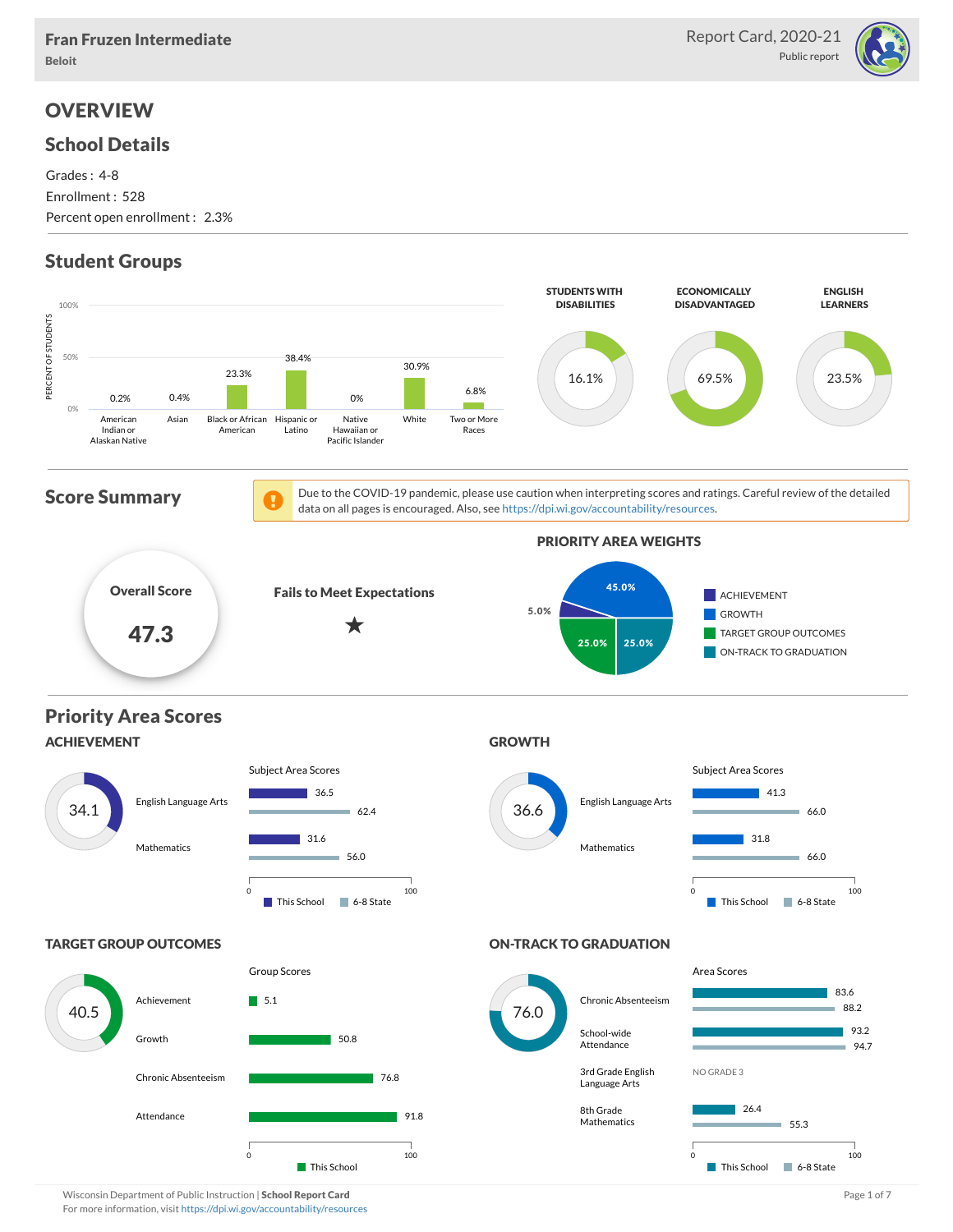

### ACHIEVEMENT

This priority area summarizes how this school's students performed on state assessments using a points-based proficiency system that gives partial credit for Basic test performance and extra credit for Advanced performance. The score is a multi-year average of English language arts and mathematics subscores.

#### Priority Area Score 34.1  $\blacksquare$  This school's score was the same or higher than 4.0% of 6-8 schools in the state. Achievement Priority Area Scoring Ranges SCHO OLS IN STATE<br>|<br>| 2 0-10 10.1-20 20.1-30 30.1-40 40.1-50 50.1-60 60.1-70 70.1-80 80.1-90 90.1-100 0% 20% 40% This school

English Language Arts Score: 36.5 Mathematics Score: 31.6

### Student Group Achievement, 2020-21 (for information only)

Group size is given in parentheses. Groups with fewer than 20 students are not displayed.

#### ENGLISH LANGUAGE ARTS





### Performance Levels by Year

These graphs show school-wide percentages and group sizes of students performing at each level.

#### ENGLISH LANGUAGE ARTS



#### **MATHEMATICS**



Wisconsin Department of Public Instruction | School Report Card Page 2 of 7 and 2008 and 2009 and 2 of 7 and 2 of 7

For more information, visit <https://dpi.wi.gov/accountability/resources>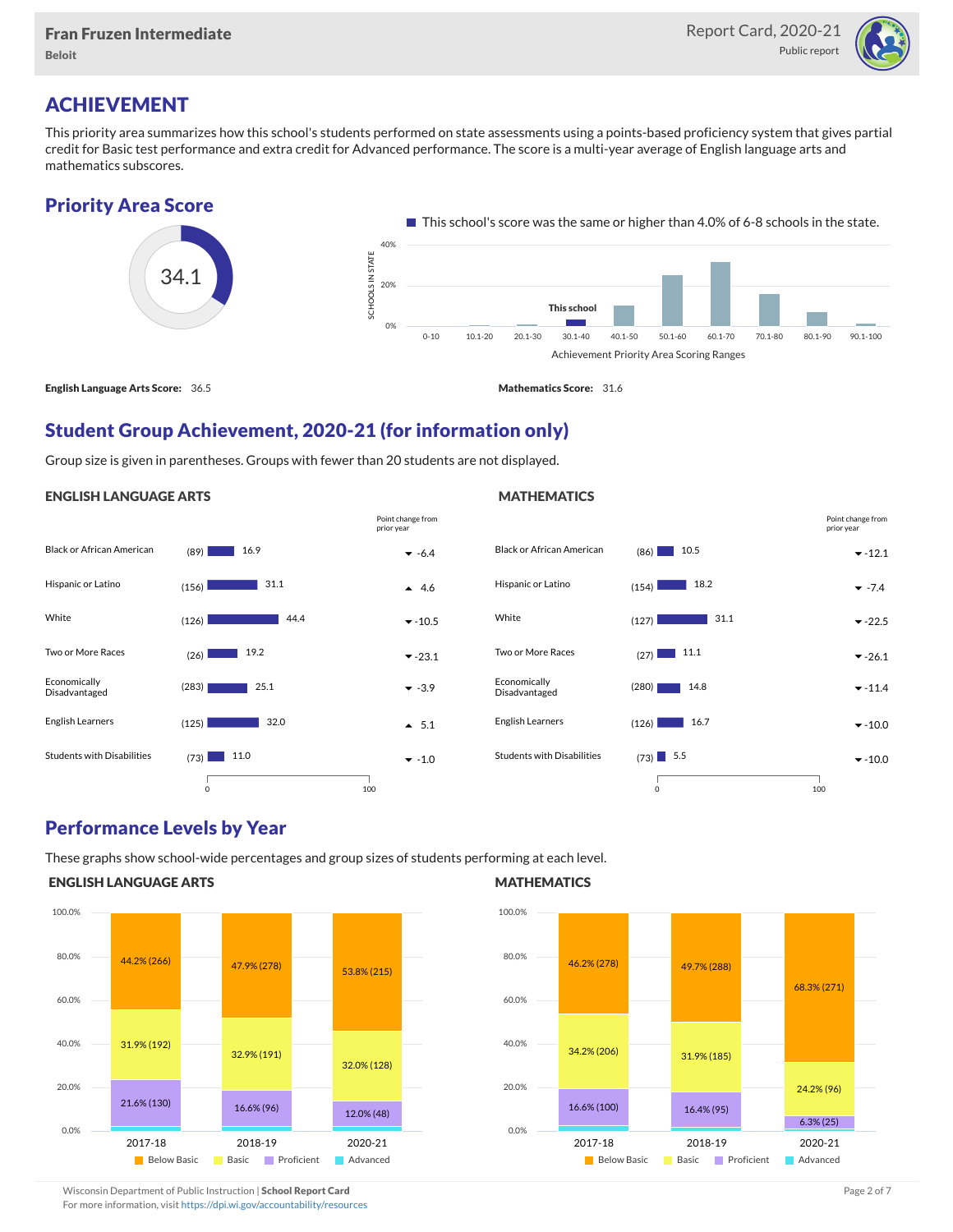

### ACHIEVEMENT - ADDITIONAL INFORMATION

The data on this page is for information only.

## Test Participation Rates, 2020-21

| <b>ENGLISH LANGUAGE ARTS</b> |                             | <b>MATHEMATICS</b> |                             |  |  |  |  |  |
|------------------------------|-----------------------------|--------------------|-----------------------------|--|--|--|--|--|
| All students                 | Lowest-participating group: | All students       | Lowest-participating group: |  |  |  |  |  |
|                              | Black or African American   |                    | Black or African American   |  |  |  |  |  |
| 78.9%                        | 75.6%                       | 78.3%              | 73.2%                       |  |  |  |  |  |

### Student Group Performance Levels by Year

Groups with any full academic year students in tested grades are shown.

### ENGLISH LANGUAGE ARTS

|                                   |                  |           | 2017-18    |         |                | 2018-19<br>2020-21 |          |            |                      |                |                  |          |            |           |                    |
|-----------------------------------|------------------|-----------|------------|---------|----------------|--------------------|----------|------------|----------------------|----------------|------------------|----------|------------|-----------|--------------------|
|                                   | Tested<br>Total# | Advanced  | Proficient | Basic   | Below<br>Basic | Tested<br>Total#   | Advanced | Proficient | Basic                | Below<br>Basic | Tested<br>Total# | Advanced | Proficient | Basic     | <b>Below Basic</b> |
| All Students: 6-8 State           | 190,517          | 9.6%      | 32.0%      | 35.5%   | 22.9%          | 192,400            | 8.9%     | 31.8%      | 35.2%                | 24.1%          | 167,493          | 8.0%     | 30.7%      | 36.2%     | 25.1%              |
| <b>All Students</b>               | 602              | 2.3%      | 21.6%      | 31.9%   | 44.2%          | 580                | 2.6%     | 16.6%      | 32.9%                | 47.9%          | 400              | 2.3%     | 12.0%      | 32.0%     | 53.8%              |
| American Indian or Alaskan Native | $\angle 20$      | $\ddot{}$ | $\star$    | ٠       | $\star$        | $\sim 20$          | $\star$  | $\star$    | $\ddot{\phantom{1}}$ | $\star$        | $\sim 20$        | $\star$  | $\star$    |           |                    |
| Asian                             | $\sim 20$        | $\star$   | $\star$    | $\star$ | $\star$        | $\angle 20$        | $\star$  | $\star$    | $\ddot{}$            | $\star$        | $\angle 20$      | $\star$  | $\star$    | $\ddot{}$ |                    |
| <b>Black or African American</b>  | 148              | 0.7%      | 8.1%       | 32.4%   | 58.8%          | 135                | 0.7%     | 8.9%       | 26.7%                | 63.7%          | 89               | 0.0%     | 5.6%       | 22.5%     | 71.9%              |
| Hispanic or Latino                | 209              | 0.5%      | 13.4%      | 33.5%   | 52.6%          | 202                | 0.5%     | 9.9%       | 31.7%                | 57.9%          | 156              | 0.0%     | 12.2%      | 37.8%     | 50.0%              |
| White                             | 196              | 5.1%      | 39.3%      | 27.6%   | 28.1%          | 194                | 5.7%     | 27.3%      | 38.1%                | 28.9%          | 126              | 7.1%     | 15.9%      | 35.7%     | 41.3%              |
| Two or More Races                 | 37               | 0.0%      | 27.0%      | 40.5%   | 32.4%          | 39                 | 5.1%     | 17.9%      | 33.3%                | 43.6%          | 26               | 0.0%     | 11.5%      | 15.4%     | 73.1%              |
| <b>Economically Disadvantaged</b> | 439              | 0.7%      | 14.8%      | 34.4%   | 50.1%          | 402                | 1.0%     | 11.7%      | 31.6%                | 55.7%          | 283              | 0.7%     | 8.8%       | 30.4%     | 60.1%              |
| <b>English Learners</b>           | 163              | 0.6%      | 11.0%      | 38.0%   | 50.3%          | 158                | 0.6%     | 8.9%       | 34.2%                | 56.3%          | 125              | 0.0%     | 13.6%      | 36.8%     | 49.6%              |
| <b>Students with Disabilities</b> | 77               | 0.0%      | 10.4%      | 14.3%   | 75.3%          | 71                 | 0.0%     | 2.8%       | 18.3%                | 78.9%          | 73               | $0.0\%$  | 2.7%       | 16.4%     | 80.8%              |

#### **MATHEMATICS**

|                                   |                  |           | 2017-18    |         |                | 2018-19<br>2020-21 |          |            |                      |                |                  |          |            |           |                    |
|-----------------------------------|------------------|-----------|------------|---------|----------------|--------------------|----------|------------|----------------------|----------------|------------------|----------|------------|-----------|--------------------|
|                                   | Tested<br>Total# | Advanced  | Proficient | Basic   | Below<br>Basic | Tested<br>Total#   | Advanced | Proficient | Basic                | Below<br>Basic | Tested<br>Total# | Advanced | Proficient | Basic     | <b>Below Basic</b> |
| All Students: 6-8 State           | 190,739          | 6.2%      | 33.3%      | 32.1%   | 28.4%          | 192,634            | 6.5%     | 32.3%      | 31.7%                | 29.5%          | 167,370          | 4.8%     | 28.3%      | 33.1%     | 33.8%              |
| <b>All Students</b>               | 602              | 3.0%      | 16.6%      | 34.2%   | 46.2%          | 580                | 2.1%     | 16.4%      | 31.9%                | 49.7%          | 397              | 1.3%     | 6.3%       | 24.2%     | 68.3%              |
| American Indian or Alaskan Native | $\overline{20}$  | $\ddot{}$ | $\star$    | ٠       | $\star$        | $\angle 20$        | $\star$  | $\star$    | $\ddot{\phantom{1}}$ | $\star$        | $\vert$ < 20     | $\star$  | $\star$    |           |                    |
| Asian                             | $\sim 20$        | $\ddot{}$ | $\star$    | $\star$ | $\star$        | $\angle 20$        | $\star$  | $\star$    | $\star$              | $\star$        | $\angle 20$      | $\star$  | $\star$    | $\ddot{}$ |                    |
| <b>Black or African American</b>  | 148              | 0.7%      | 7.4%       | 27.7%   | 64.2%          | 135                | 0.7%     | 6.7%       | 29.6%                | 63.0%          | 86               | 1.2%     | 2.3%       | 12.8%     | 83.7%              |
| Hispanic or Latino                | 209              | 0.5%      | 9.6%       | 38.8%   | 51.2%          | 203                | 0.0%     | 11.3%      | 28.6%                | 60.1%          | 154              | 0.6%     | 3.9%       | 26.6%     | 68.8%              |
| White                             | 196              | 6.1%      | 29.6%      | 33.2%   | 31.1%          | 193                | 4.7%     | 27.5%      | 38.3%                | 29.5%          | 127              | 2.4%     | 11.8%      | 31.5%     | 54.3%              |
| Two or More Races                 | 37               | 5.4%      | 18.9%      | 43.2%   | 32.4%          | 39                 | 2.6%     | 17.9%      | 30.8%                | 48.7%          | 27               | 0.0%     | 3.7%       | 14.8%     | 81.5%              |
| <b>Economically Disadvantaged</b> | 439              | 0.9%      | 10.9%      | 35.5%   | 52.6%          | 402                | 0.2%     | 10.2%      | 31.3%                | 58.2%          | 280              | 1.1%     | 3.6%       | 19.3%     | 76.1%              |
| English Learners                  | 163              | 0.6%      | 11.0%      | 38.0%   | 50.3%          | 159                | 0.6%     | 11.3%      | 28.9%                | 59.1%          | 126              | 0.0%     | 4.8%       | 23.8%     | 71.4%              |
| <b>Students with Disabilities</b> | 77               | 1.3%      | 1.3%       | 19.5%   | 77.9%          | 71                 | 1.4%     | 4.2%       | 18.3%                | 76.1%          | 73               | 0.0%     | 1.4%       | 8.2%      | 90.4%              |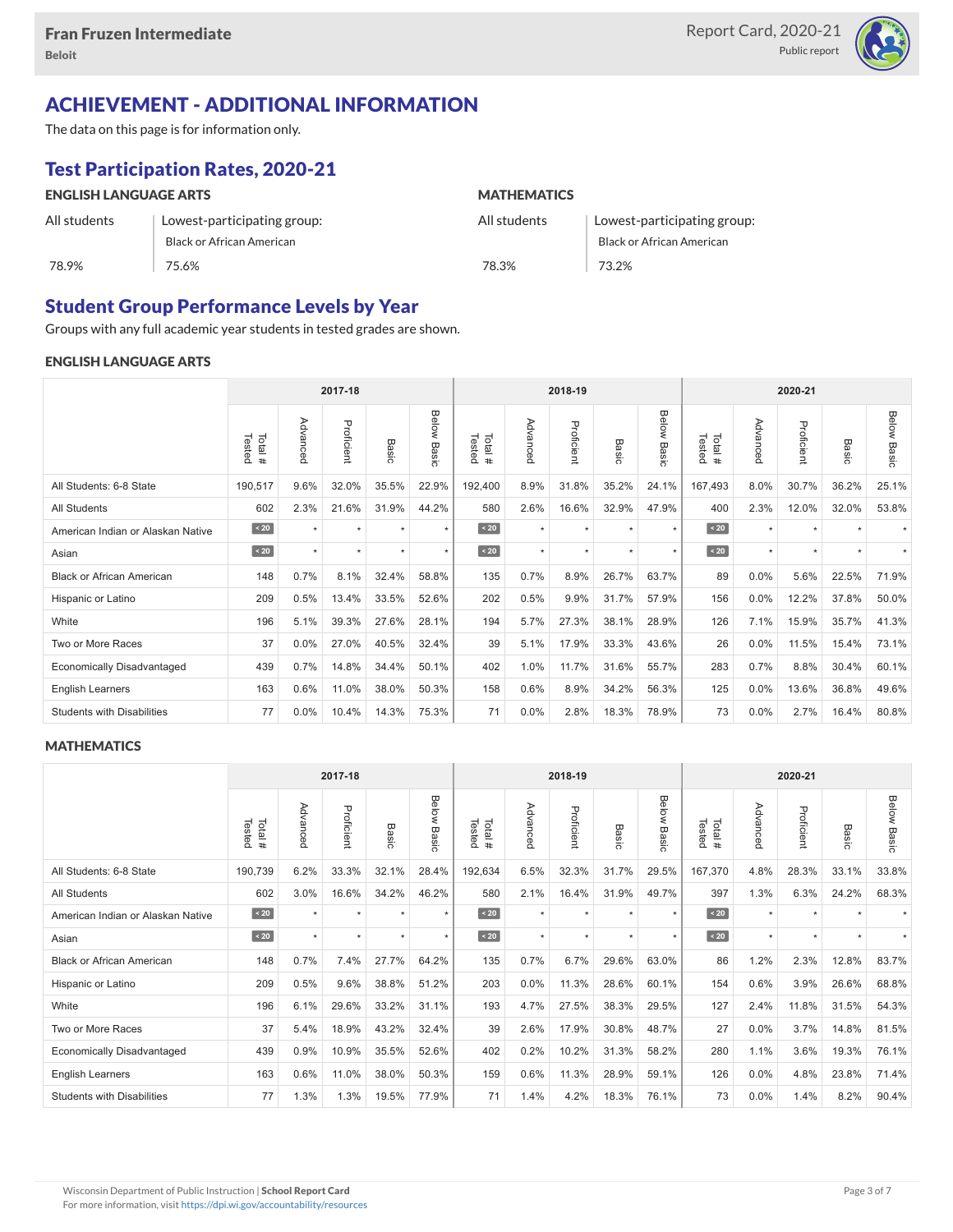

### **GROWTH**

This priority area measures year-to-year student progress on statewide tests. It uses a value-added model that seeks to control for circumstances beyond the influence of educators. A high value-added score means that on average students in the school are progressing more quickly than other, similar students. Growth is scored from 0 to 100 to match the other priority areas and is a conversion from the roughly 0 to 6 value-added score.



### Student Group Value-Added (for information only)

Value-added scores cover an approximately 0-6 range. Higher scores mean greater positive impact. A score of 3.0 is average. Group size is shown in parentheses. Groups with fewer than 20 students are not displayed. Shaded boxes indicate higher-than-average scores.

#### All Students (401) Black or African American (94) Hispanic or Latino (149) White (128) Two or More Races (25) Economically Disadvantaged (277) Not Economically Disadvantaged (124) English Learners (116) English Proficient (285) Students with Disabilities (67) Students without Disabilities (334) Proficient Last Year (87) Not Proficient Last Year (314) 3.0 1.7 1.6 1.6 1.9 1.5  $1.7$ 1.8 1.9 1.6 2.3 1.6 1.1 1.8 0 6.0 **MATHEMATICS** All Students (396) Black or African American (89) Hispanic or Latino (149) White (128) Two or More Races (25) Economically Disadvantaged (272) Not Economically Disadvantaged (124) English Learners (118) English Proficient (278) Students with Disabilities (66) Students without Disabilities (330) Proficient Last Year (94) Not Proficient Last Year (302) 3.0 1.2 0.9 1.2 1.4 1.5 1.2 1.3 1.2 1.2 1.5 1.2 1.3 1.2 0 6.0

#### ENGLISH LANGUAGE ARTS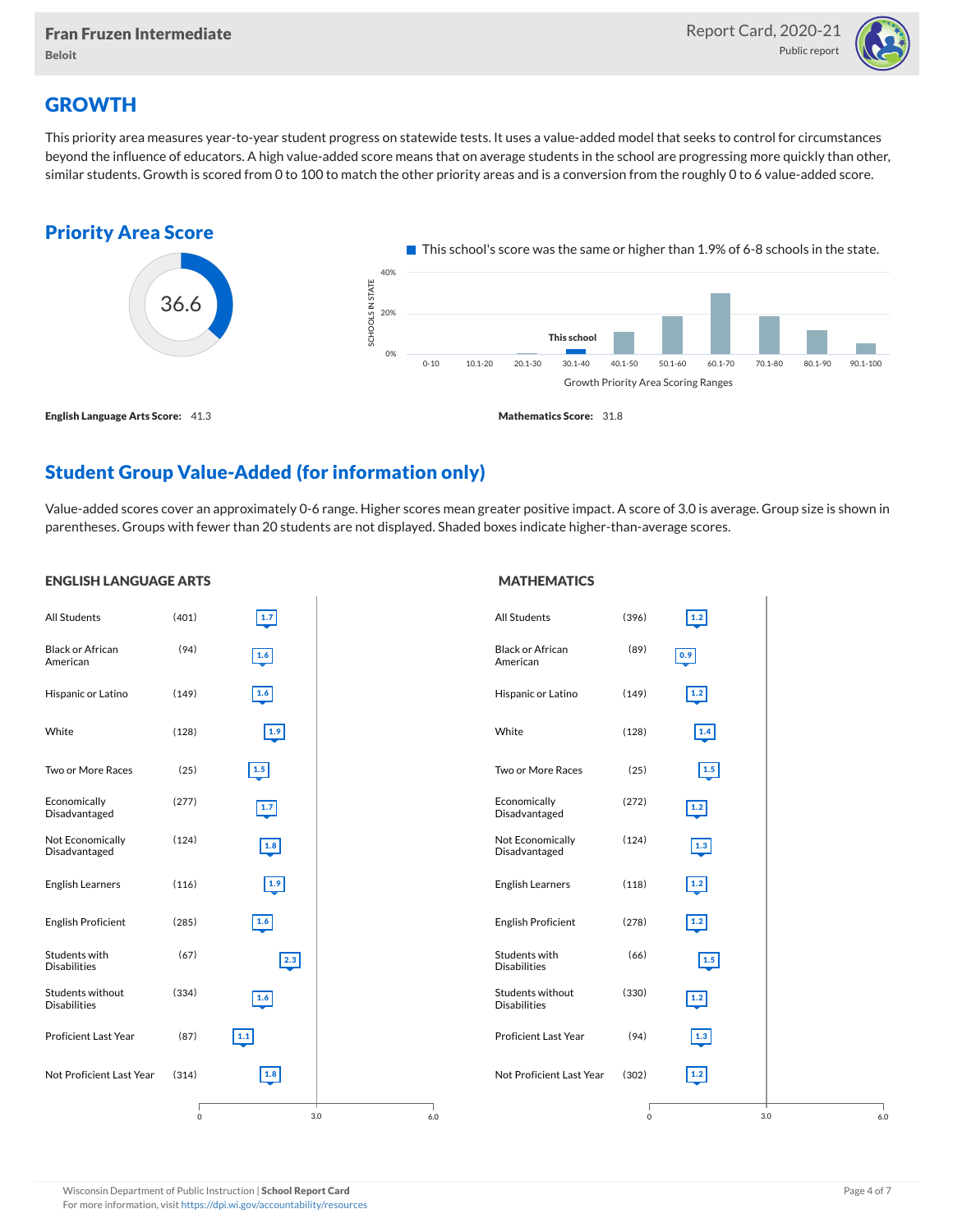

### TARGET GROUP OUTCOMES

This priority area examines outcomes for students with the lowest test scores — the Target Group. It is designed to promote equity by helping schools focus on learners who need the most support while also improving outcomes for all students. The priority area score combines component scores for achievement, growth, chronic absenteeism, and attendance or graduation rate. Data are not displayed when target groups have fewer than 20 students.





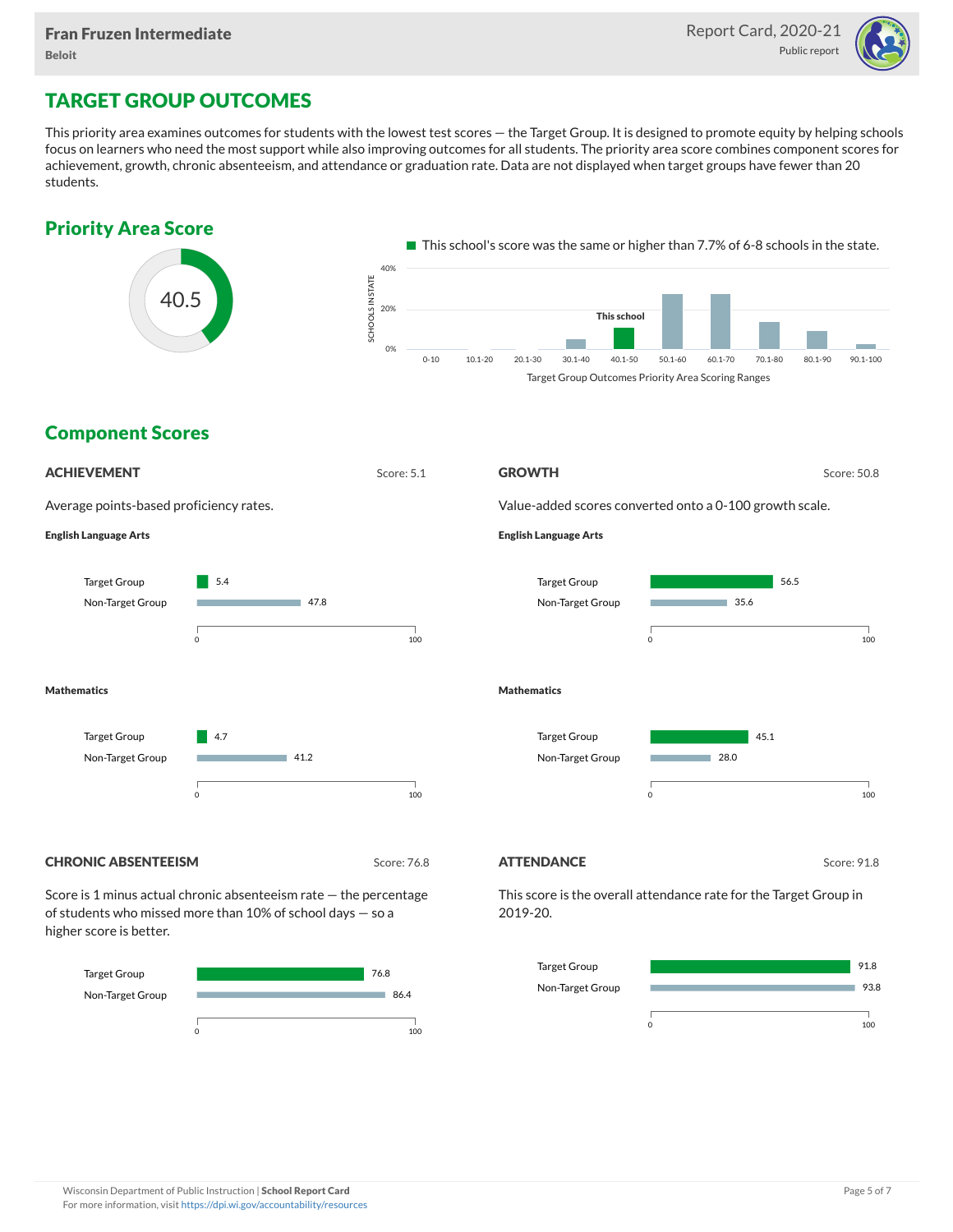

### ON-TRACK TO GRADUATION

This priority area indicates how successfully students are progressing toward completing their K-12 education. The score combines component scores for measures of student engagement and achievement.



### Component Scores